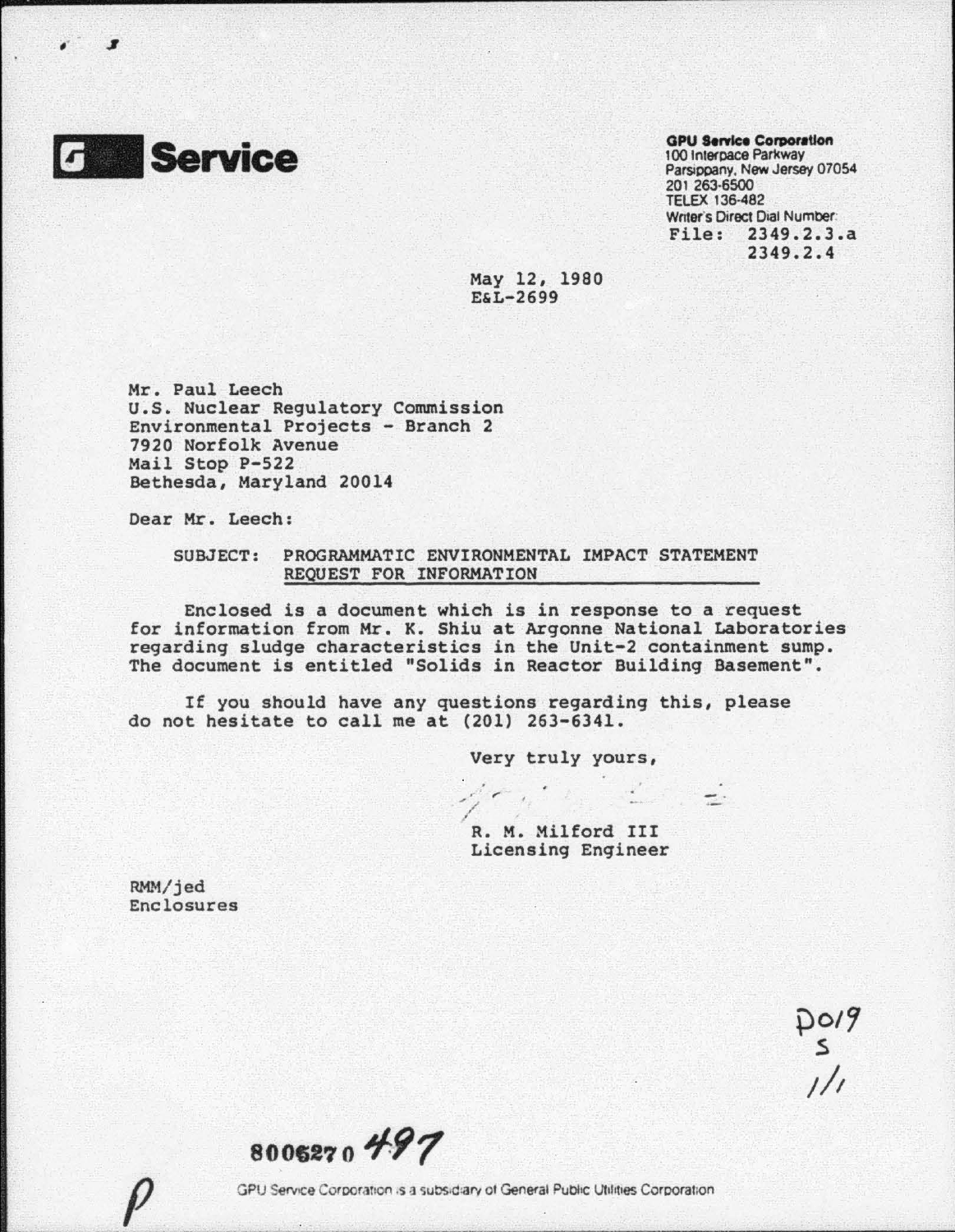$TMI-II-R-12331$ 

METROPOLITAN EDISON COMPANY Subsidiary of General Public Utilities Corporation

Subject Solids in Reactor Building Basement Location TMI

Date April 29, 1980

To R. Milford

 $\cdot$ 

Per your request of 4/25/80 regarding the above, the following information is provided:

- 1. ORNL letter, W.D. Shults to J. A. Daniel, September 14, 1979, Reported Analyses of Reactor Building Analyses. The bottom sample contained a greenish precipitate, 10% by volume, (4h after centrifuge) in amounts indicated on Attachment 1.
- 2. Ue estimate between 8,000 and 10.000 lbs. of wetted. packed solids. The basis for this is as follows:
	- a. 6363 gal/in (avg) precipitous matter in bottom 4 inches of containment water.
	- b. Precipitous matter, wet packed volume estimated at  $\sim$  4% or between 900 and 1000 gallons.
	- c. Average bulk density of wetted packed solids is  $estimated$  at 68 lbs/ft<sup>3</sup>.

If I may be of further assistance, please call.

S. A. Daniel

JAD:dms

| cc: |  | R. W. Heward  |
|-----|--|---------------|
|     |  | G. K. Hovey   |
|     |  | L. J. Lehman  |
|     |  | J. R. Thorpe  |
|     |  | E. G. Wallace |
|     |  | R. F. Wilson  |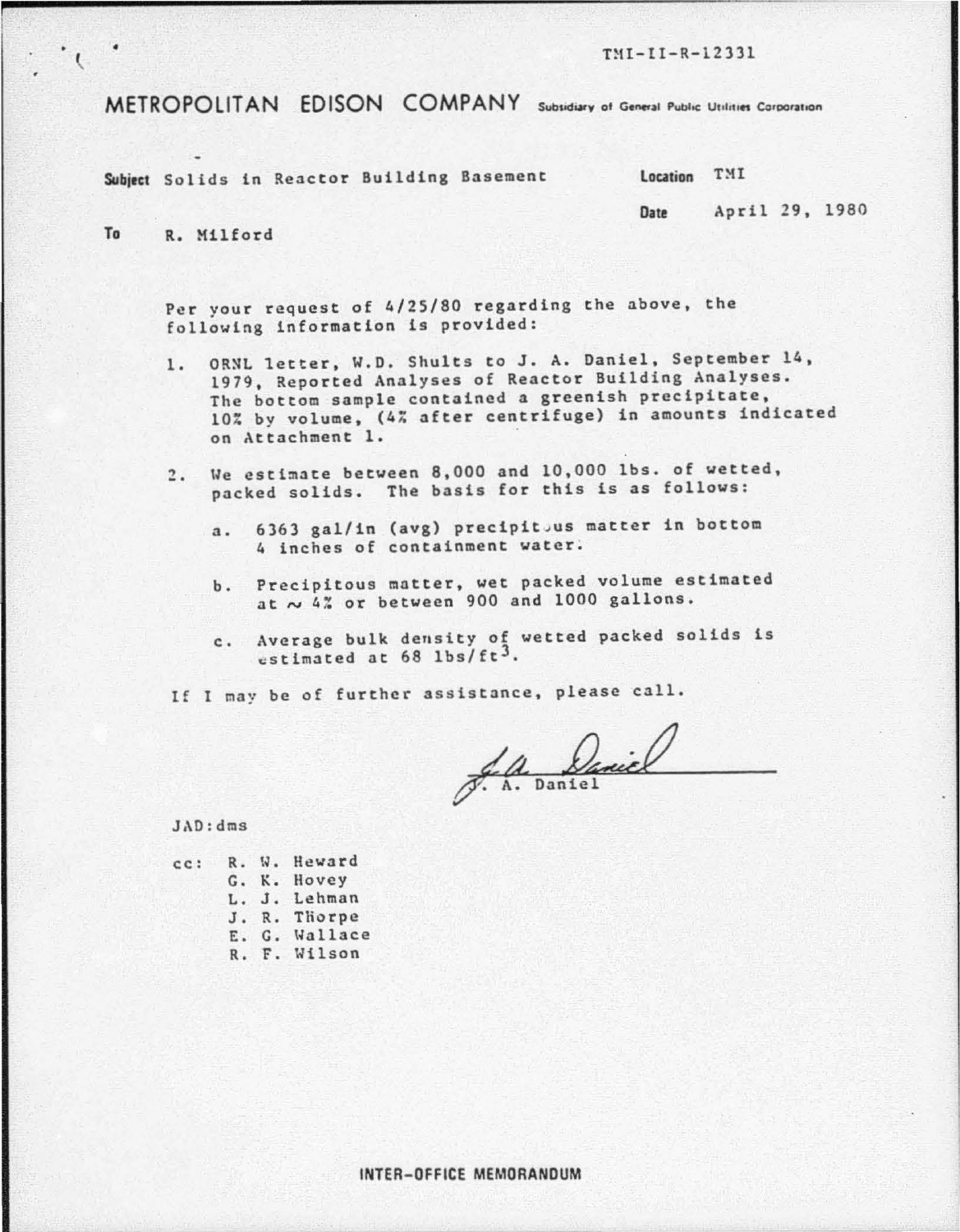## Attachment 1

Sample 2<sup>2</sup> Sample 1<sup>a</sup> Isotope  $58<sub>Co</sub>$  $0.0055$ 0.0079  $60<sub>Co</sub>$  $0.0011$  $0.0015$  $952r$  $0.037$  $0.061$  $95<sub>Nb</sub>$  $0.104$  $0.162$  $103$ <sub>Ru</sub>  $0.042$ 0.078  $106_{Ru}$  $0.035$  $0.051$  $110mg$  $0.0015$  $0.0025$  $113$ Sn\*  $0.015$  $0.021$  $1255h$  $0.022$  $0.033$  $129mTe$  $0.277$  $0.514$  $131<sub>I</sub>$  $0.0108$  $0.016$  $134Cs$  $0.018$  $0.011$  $137c<sub>s</sub>$ 0.078  $0.049$  $140<sub>Ba</sub>$  $0.047$  $0.041$  $140<sub>La</sub>$  $0.106$  $0.122$  $141c<sub>e</sub>$  $0.0034$ 0.0097  $144$  Ce<br>89 + 90<sub>Sr</sub> 0.0134 0.0446 2.78

Solids from bottom sample (uCi/ml at 0800, 8/28/79, based on total volume of bottom sample)

aTwo samples were taken at different times; they were centrifuged, washed, and -scanned.

\*Tentative identification

 $\bullet \qquad \bullet$  $\blacksquare$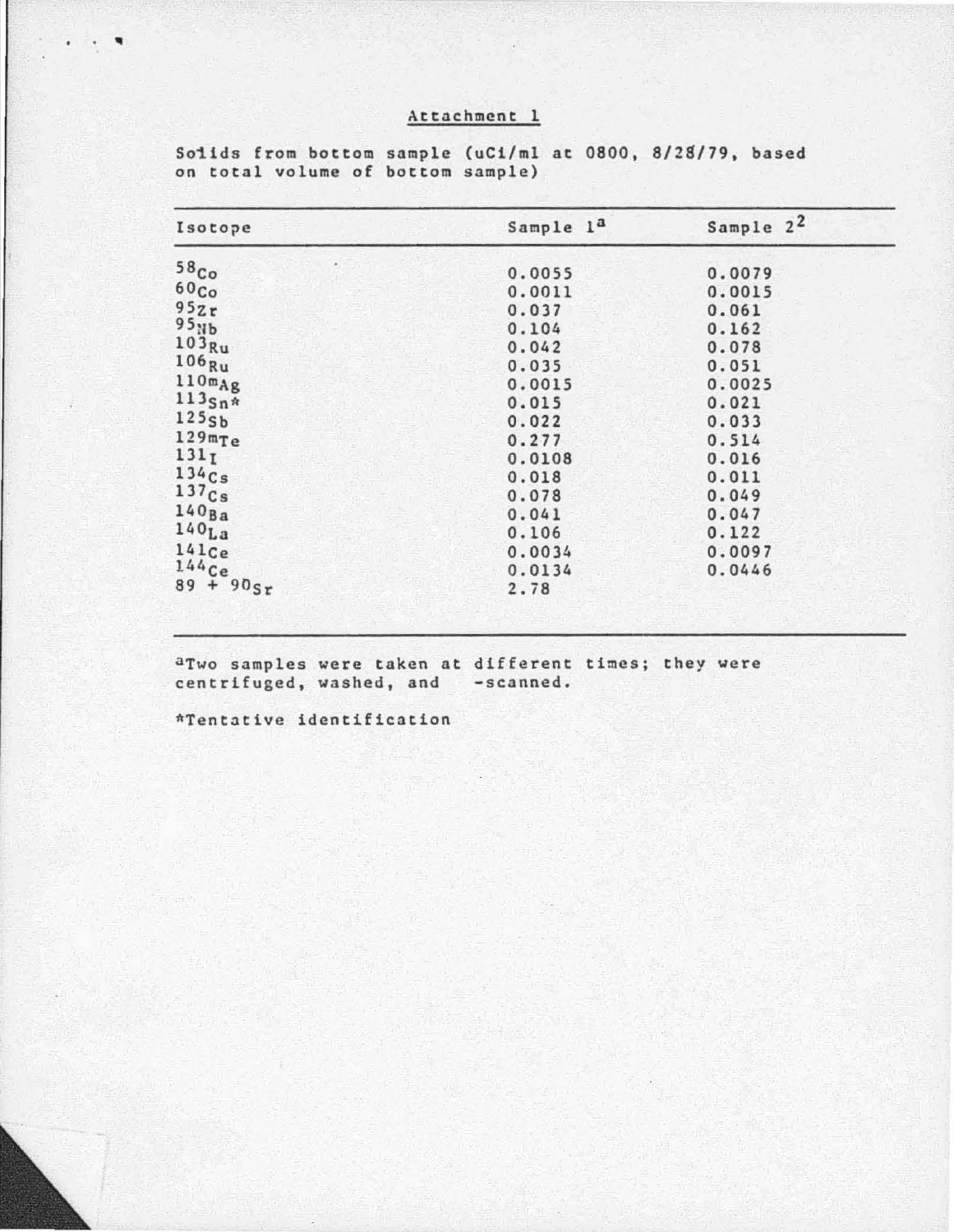| 235 <sub>U</sub> | 0.00459                            |
|------------------|------------------------------------|
| In               | 0.16                               |
| 129 <sub>I</sub> | 0.07                               |
| Cu               | 54                                 |
| Mn               | 0.62                               |
| A1<br>$\epsilon$ | 7                                  |
| ca               | $\tilde{\sigma}$<br>$\overline{2}$ |
|                  |                                    |

Solids from bottom sample, neutron activation analysis (units are ug/ml, based on total volume of bottom sample)

 $\mathcal{A}^{\mathcal{A}}$  , and  $\mathcal{A}^{\mathcal{A}}$